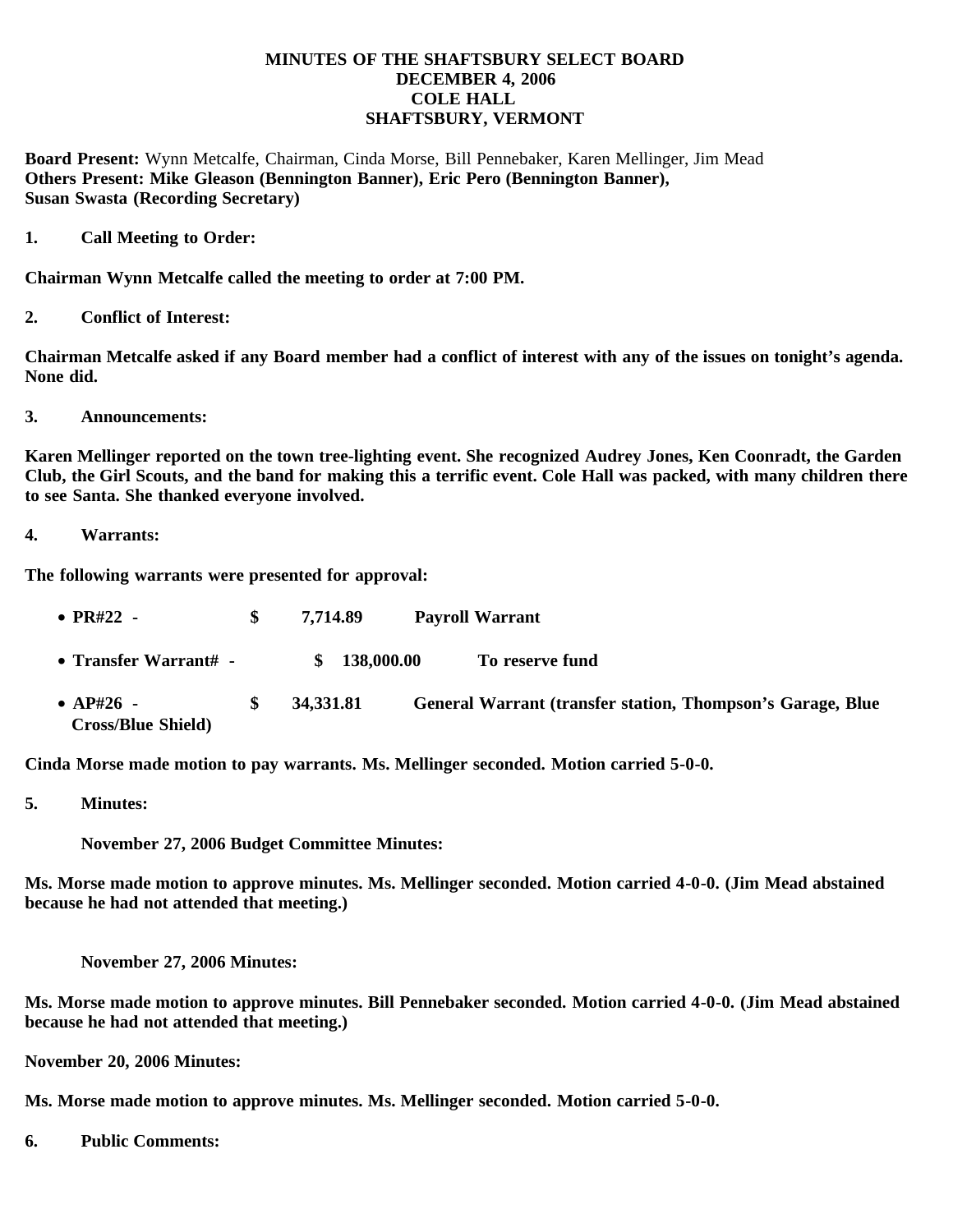**There were no public comments.**

## **7. Agency of Natural Resources (ANR) Enforcement Project:**

**Ms. Mellinger reported on the Solid Waste Committee's ideas for a project. She thought they had come up with some great ideas, but noted that most of them were not well received by ANR. The Committee had suggested a pathway project from North Bennington to Shaftsbury, photovoltaic cells on the school roof, and a methane capturing system at the landfill. The ANR representative had indicated that the project needs to be connected to solid waste because it was a solid waste violation.**

**A swap shed at the transfer station may be a possibility, but will require a detailed plan and must be done through a 501 organization. Ms. Mellinger said that the ANR representative will get together with others at the agency to discuss ideas. ANR prefers projects with a statewide focus, such as training solid waste operators, but Ms. Mellinger prefers to push projects that will benefit this area. She stated that there is no time pressure as yet because the court has not prepared a final agreement. The next step is to hear from ANR on their ideas and on the time frame.**

**Ms. Morse asked if a swap shed could be regional, noting that it might be more attractive to ANR if it were expanded. Ms. Mellinger said she will pursue the swap shed idea a little more.**

**8. Landfill Gas Remediation Project Bid Opening:**

**Chairman Metcalfe opened the single bid on the gas remediation project, from Burgess Brothers. The bid totaled \$42,000 for equipment, materials, and labor. Because this is so high, Board members decided to hold off on a decision until next week. In the meantime, Aaron Chrostowsky and Highway Foreman Ron Daniels will discuss the project.**

**Mr. Pennebaker noted that there will have to be some adjustments to the design. Ms. Mellinger questioned Burgess Brothers' equipment costs, and Chairman Metcalfe replied that an excavator might cost \$130 an hour, and there would also be trucking and bulldozer costs.**

**9. Health Insurance Plan Conversion:**

**Chairman Metcalfe stated that Dave Newell, the regional Blue Cross/Blue Shield (BC/BS) representative, is working up figures on coverage. Ms. Mellinger reported that she and Mr. Chrostowsky had attended the Vermont League of Cities and Towns (VLCT) regional workshop, and that CIGNA representatives had been there. She said that if the town were to maintain CIGNA coverage similar to the present plan, costs would increase about 14%. Other less expensive plans would involve differences in co-pays and other areas. So far only Bennington has decided to switch to BC/BS.**

**Ms. Mellinger stated that a VLCT representative will be here on Friday to go over the CIGNA plan with employees. She thinks it makes sense to stick with VLCT because Shaftsbury employees don't have a close relationship with the BC/BS representatives and would not be negatively affected by a switch to CIGNA. If the town drops VLCT coverage, it must stay out for two years. Chairman Metcalfe supported staying with VLCT, saying that they have been super to the town.**

**10. Other Business:**

**Chairman Metcalfe stated that there are people who still need to come in to talk about the budget. He suggested scheduling meetings with them for next Monday, and sending notes to them saying that if they don't attend they will be level-funded for next year. Others agreed. They will meet next Monday, and then decide on a separate night to start putting the budget together.**

**Ms. Mellinger put in a plug for the Grange, noting that Mert Snow is selling raffle tickets to support the Grange. People can contact him to buy tickets.**

**Ms. Morse reported that the sewer survey has been sent to all property owners. She asked that all complete and return it.**